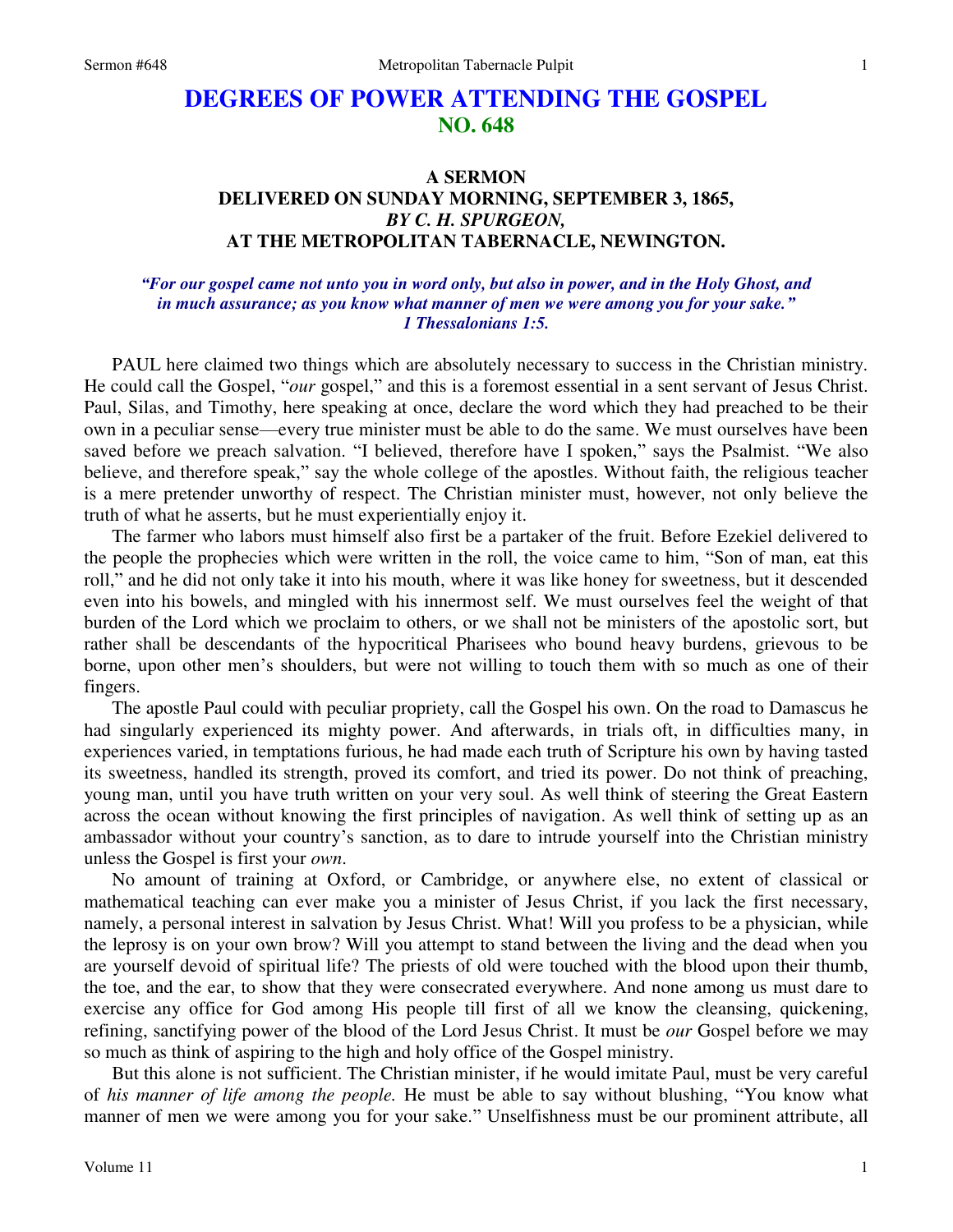must be done for our people's sake. And then, we must in our lives show the truthfulness of our unselfish professions. O God, how much of grace is wanted that Your servants may be clear of the blood of all men, and make full proof of their ministry. We are not appointed to stand as motionless way-posts to point the way with lifeless accuracy and unsympathizing coldness. This many have done, and while showing the road have never moved one inch in it themselves—such men shall have terrible judgment at the last.

 We are appointed to be guides to the pilgrims over the hills of life, and we are bound to attend their footsteps, and tread the road ourselves. Clambering up every hill of difficulty and descending every valley of humiliation, we are to be crying to the pilgrim band, "Be ye followers of us even as we are followers of Christ Jesus." It is not for us to say, "Go!" but "Come!" We are not to bid you *do* without first doing ourselves. It is an ill time with the preacher when he is compelled to say, "Do as I say and not as I do," for evil practice will drown the best of preaching.

 Oh! that holy living, intense earnestness, passionate longing for souls, vehement persistence in prayer, humility and sincerity, may so blend together in our walk and conversation, that having the Gospel to be our own, we may be fully fitted for the work of the Christian ministry, "for your sake" that you who hear us may not find us unprofitable in the day of the Lord Jesus Christ.

 Having said this much upon the ministry itself, we observe that our text deals mainly with the hearers, and therefore has a voice for you. We shall use the text for two purposes—first, by way of *discrimination.* And secondly, for *instruction*.

**I.** The text suggests, and very strongly too, a thoroughly heart-searching DISCRIMINATION, a mode of testing ourselves by which our election may be proved, or our unregeneracy discovered.

 The Gospel comes to all who hear it. In our own land, especially among you who constantly attend places of worship, it comes to you all. If I understand Scripture aright, it is the same Gospel which comes to the unregenerate as to the regenerate, and though in some it be "a savor of death unto death," and in others, "a savor of life unto life," yet the distinction is not in the Gospel but in the way in which it is received or rejected.

 Some of our brethren who are very anxious to carry out the decrees of God, instead of believing that God can carry them out Himself, always try to make distinctions in their preaching, giving one Gospel to one set of sinners, and another to a different class. They are very unlike the old sowers, who, when they went out to sow, sowed among thorns, and on stony places, and by the wayside. But these brothers, with profound wisdom, endeavor to find out which is the good ground, and they will insist upon it that not so much as a single handful of invitations may be cast anywhere but on the prepared soil.

 They are much too wise to preach the Gospel in Ezekiel's fashion to the dry bones in the valley while they are yet dead. They withhold any Word of the Gospel till there is a little quivering of life among the bones, and then they commence operations. They do not think it to be their duty to go into the highways and hedges, and bid all, as many as they find, to come to the supper. Oh, no, they are too orthodox to obey the Master's will. They desire to understand first who are appointed to come to the supper, and then they will invite them. That is to say they will do what there is no necessity to do. They have not faith enough, or enough subjugation of will to the supreme commands of the great Master, to do that which only faith dares do, namely, tell the dry bones to live, bid the man with the withered hand stretch out his arm, and speak to him who is sick of the palsy, and tell him to take up his bed and walk.

 It strikes me that refusing to set forth Jesus to all men of every character, and refraining from inviting them to come to Him is a great mistake. I do not find David suiting his counsels to the ability of men. He gives commands to ungodly men, "Be wise, therefore, O you kings; be instructed, you judges of the earth. Kiss the Son, lest he be angry, and you perish from the way, while his wrath is kindled but a little." He did not withhold his exhortation because they were such rebels that they would not and could not kiss the king. No. He told them to do it, whether they could or not.

 So with the prophets. They boldly say, "Wash you! Make you clean! Put away the evil of your doings from before my eyes; cease to do evil, learn to do well." One of them absolutely cries, "Make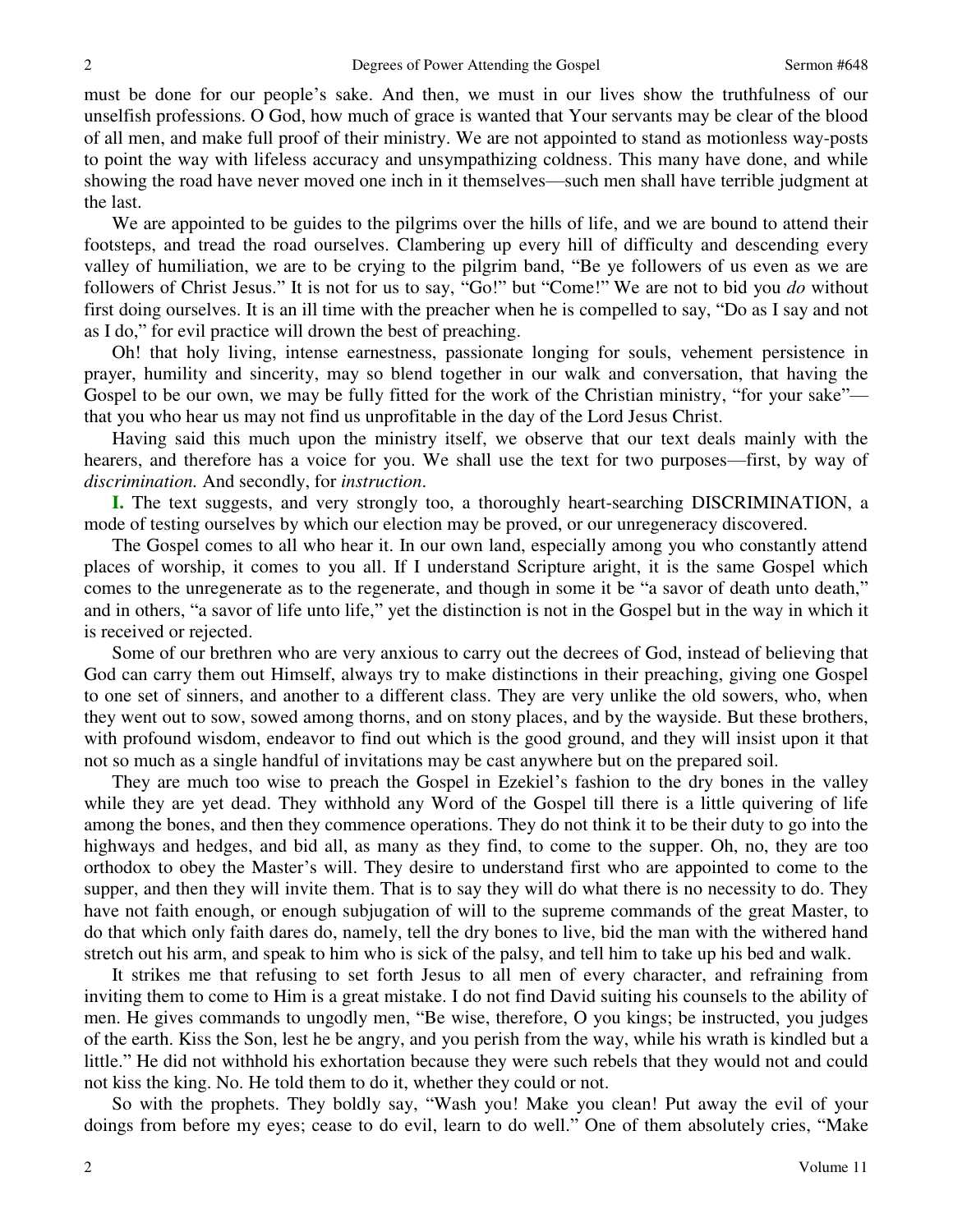3

you a new heart and a new spirit," (Eze 18:31). And yet, I doubt not, that he was perfectly agreed with that other prophet, who taught the powerlessness of man in those two memorable questions, "Can the Ethiopian change his skin, or the leopard his spots?" These men did not think that they were to judge of what they were to preach by the degree of power in the hearers. But they judged by the power which dwells in their God to make the Word effectual.

 As it was with prophets, so was it with apostles. For Peter cried to the crowd who gathered about the Beautiful Gate of the temple, "Repent ye, therefore and be converted, that your sins may be blotted out." They delivered *the* Gospel, the same Gospel to the dead as to the living, the same Gospel to the nonelect as to the elect. The point of distinction is not in the Gospel, but in its being applied by the Holy Spirit, or left to be rejected of man. The same Gospel, it strikes me in the text, came to all, and the point of distinction was farther on, namely, in the operation of that Gospel upon the heart.

**1.** It appears, then, in the first place, that to some the Gospel comes only in word. Even here there are gradations. To some it only comes in word in this fashion, that *they scarcely know what it is all about.* Some of you go to a place of worship because it is a right thing, and you sit down on the seat and sit out an hour-and-a-half or so of penance. When that is done you feel you have performed a very proper act, but you do not know what the talk was all about. It may be said of you that hearing, you do not hear, for your ears are dull and heavy. You know no more of the divine mind than the men who were with Saul on the road to Damascus, who heard a voice, but saw no man.

 I believe a very large majority of church goers know no more of what the preaching is about than did Jonathan's lad when he ran after the arrows. Their flight David well understood, "but the lad knew nothing of the matter." Too many are merely the stolid, unthinking, slumbering worshippers of an unknown God. In others the Word comes in a little better sense, but still in word only. They have it, and *they understand it in theory,* and probably are much pleased with it, especially if it be delivered in a manner which suits their taste, or which commends itself to their understanding. They hear and they do not quite forget. They remember and are gratified with illustrations, doctrinal truths, and so on, but when you have said that, you have said all.

 The Gospel remains in them as certain potent drugs remain in the chemist's bottles—they are there but they produce no effect. The Gospel comes to them as an unloaded cannon rumbles into its shed, or as a barrel of gunpowder is rolled into the magazine—there is no force in it because the fire of God's Spirit is absent. The preacher lashes the air and whips the water, woos the wind, and invites the cloud when he preaches to such as these. They hear, but hear in vain, insensible as steel.

 To others it comes in a preferable manner, but still only in word. *They are really affected by it.* The tears stream down their cheeks. They scarcely know how to sit. They resolve, if they once get home, they will pray. They think of amending their lives—past follies and present dangers come before them, and they are somewhat alarmed. But the morning cloud is not more fleeting, and the early dew vanishes not sooner than these good things of theirs. They look at their natural face in the glass of the Word, but they go away and forget what manner of men they are—because the emotion felt is produced by the words, and not by the Spirit and life of the truth.

 Why, brethren, men weep at a theater, and weep far more there than they do in many places of worship. Therefore, merely to weep under a sermon is no sign of having derived profit therefrom. Some of my brethren are very great hands at unearthing the dead, conducting you to the funeral urns of your parents, or reminding you of your departed little ones, and possibly they may be the means of introducing better feelings by this kind of working upon your emotions, but I am not sure of it—I am afraid that much of the holy water which is spilt from human eyes in our places of worship is not much more valuable than the holy water at the doors of the Catholic chapels. It is mere eye water after all, and not heart sorrow.

 Mere excitement produced by oratory is the world's weapon in attaining its end. We want something more than that for spiritual purposes—if we could "speak with the tongues of men and of angels," and stir you up to as great an enthusiasm as ever Demosthenes wrought in the Greeks of old, all that would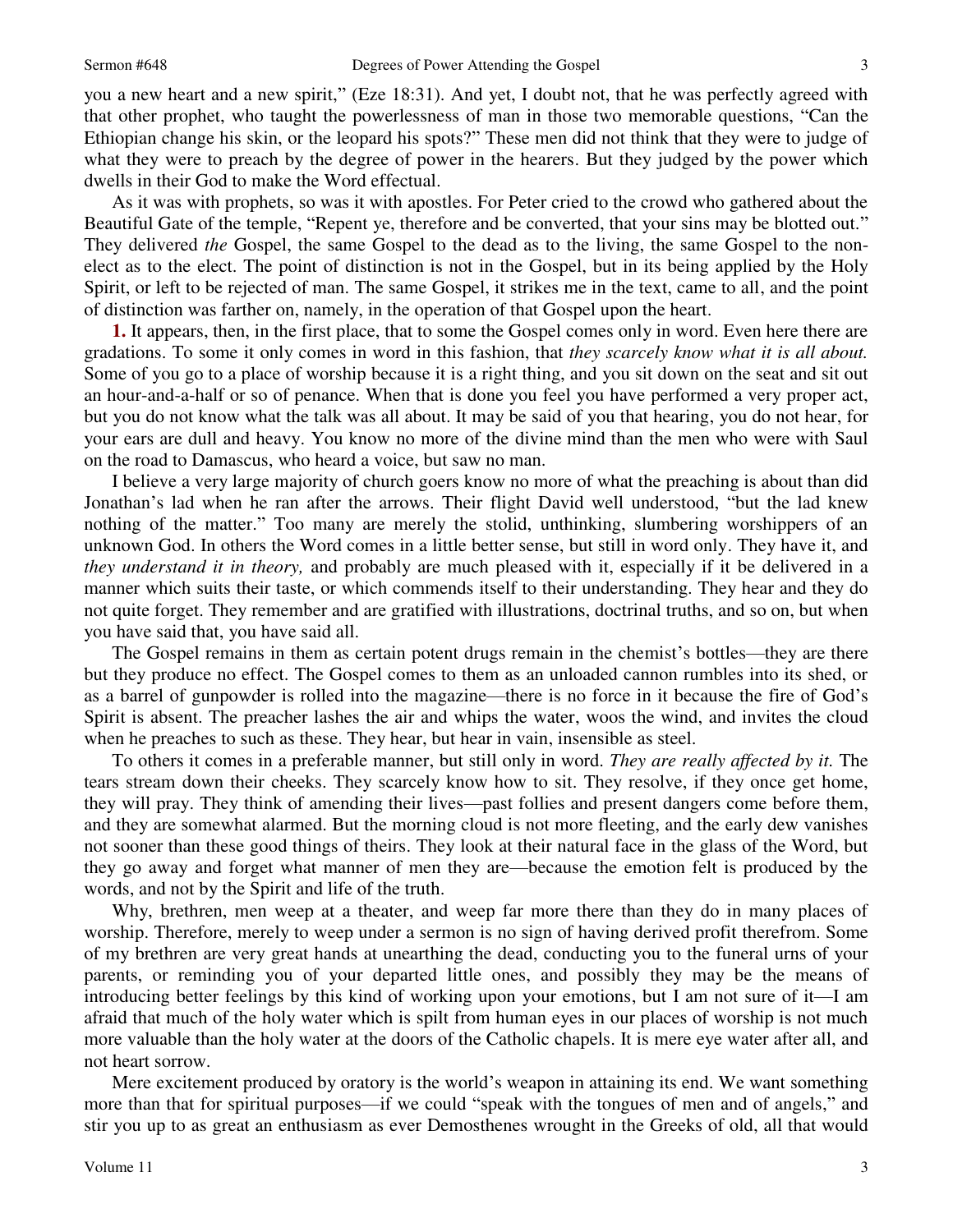avail nothing if it were only the effect of the preacher's impassioned language, and telling manner—the Gospel would have come to you "in word only," and that which is born of the flesh is flesh, and nothing more.

 At this point I may very solemnly ask whether it is not true of some who compose the present congregation that you know the truth only *in word?* There is a certain class of persons, and some of them are present this morning, who are professional sermon hearers. You go one Sunday to hear Mr. A., and then another Sunday to hear Mr. B., and you carry with you our sacchraometers—instruments for measuring the quantity of sweetness in each sermon—and you make note of the style and matter of the preacher. You estimate what blunders he makes, and how he could be improved, and you compare or contrast him with somebody else, as if you were tea tasters tasting Souchong and Bohea, or cheese mongers trying Cheddar and American.

 Some individuals of this order are little better than spiritual vagabonds, without settled habitation or occupation, who go about from place to place, listening to this and to that, and getting no good whatever. While as to doing good, the thought never enters their brain. You cannot expect that the Gospel will come to you in anything else but as a killing letter, for you go to hear it as merely words. You do not look for fruit—if you see leaves, you are quite satisfied. You do not desire a blessing, if you did, you would receive it.

 It is at once one of the most wicked, and one of the most foolish habits to waste our time in constantly criticizing God's Word and God's ministers. Well said George Herbert, "Judge not the preacher, he is your judge." What have you to do to say of God's ambassador, that his words were not well mouthed? If God speaks by him, God knows who is best to speak for Him. And if his Master sent the man, beware lest you ill-treat him, or you may suffer like them of old who ill-treated the ambassadors of David, and drove him to proclaim war against them.

**2.** According to the text, *there are others to whom the Word comes with three accompaniments.* The apostle speaks of "power," and "the Holy Ghost," and "much assurance." I do not think that the Word of God comes to many people with all these three things. It comes to a very numerous class with "power," to a smaller number with "power and the Holy Ghost," and to an inner circle of select ones "in the Holy Ghost, and in much assurance."

 If I have the meaning of this passage, and I am not so certain about it as to dogmatize, it strikes me that there are three degrees of effect produced by the Gospel. At any rate, we shall not be wrong in saying that there is sometimes an effect produced by the Gospel which may be called *"power,"* but which, nevertheless, is not the power which saves. To many of you, my dear hearers, the word of our Gospel has come with power upon your *understandings*. You have heard it, weighed it, judged it, and received it as being true, and of divine authority.

 Your understanding has assented to the various propositions which we have proclaimed as doctrines of Christ. You feel that you could not well do otherwise. These truths agree so well, and are so adapted at once to the ruin of your nature and to its best aspirations, that you do not kick as some do against it. You have been convinced of the authenticity and authority of the Gospel by the Gospel. Perhaps you have never read "Paley's Evidences," and never studied "Butler's Analogy," but the Gospel itself has come to you with sufficient power to be its own witness to you, and your understanding joyfully acknowledges that this is the Word of God, and you receive it as such.

 It has done more than that, it has come with power to the *conscience* of some of you. It has convinced you of sin. You feel now that self-righteousness on your part is folly, and though you may indulge in self-righteousness, it is with your eyes open. You do not sin now so cheaply as you once did, for you know a little of the sinfulness of sin. Moreover, you have had some alarms with regard to the ultimate end of sin. The Gospel has made you know that the wages of sin will be death. You feel that you cannot dwell with everlasting burnings. Your heart is ill at ease when you think upon the wrath to come. Like Felix you tremble when you are reasoned with concerning "righteousness and judgment to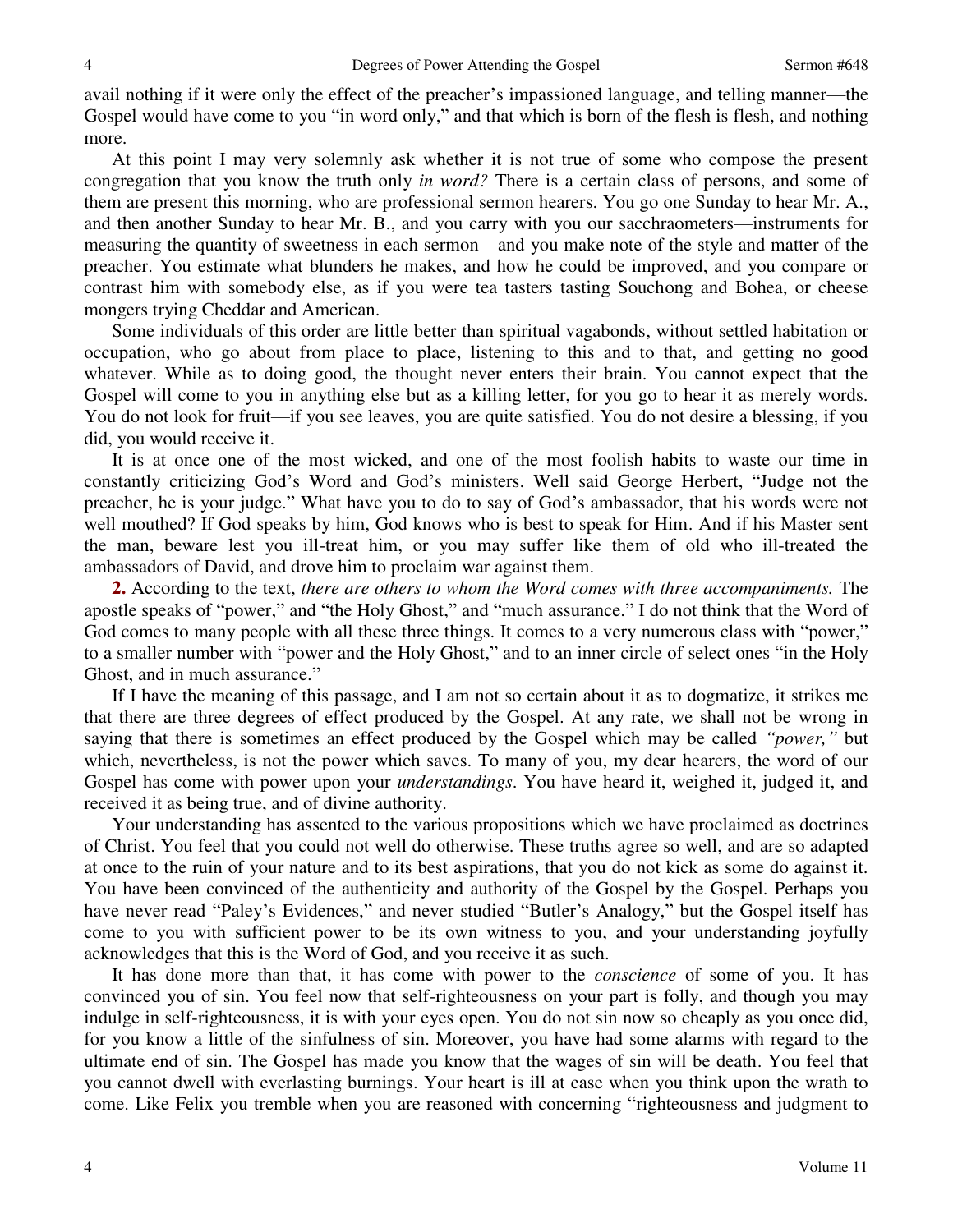come." And though you have put it off as yet, and have said, "Go your way till I have a more convenient season," yet it has come to you so far with a degree of power.

 More than this, it has had an effect upon your *feelings* as well as upon your conscience. Your desires have been awakened. You have sometimes said, "Oh that I were saved." You have advanced as far at any rate as Balaam when he said, "Let me die the death of the righteous." Your feelings of hope are excited—you hope that you may yet lay hold of eternal life, and your fears are not altogether dead. You tremble when under the Word of God. Natural emotions, which look like spiritual ones, have been produced in you by the beaming of the Word, though as yet the Gospel has not come with the Holy Ghost.

 Beyond all this, the Gospel has come with power to some of you *on your lives.* I can look with anxious pleasure upon some of you, because I know the Gospel has done you much good, though it has not saved you, though alas! there are others to whom it has only been for a time as a bit and bridle, but they have afterwards turned aside from it. There are those here, who, like the dog, have gone back to their vomit, and like the sow that was washed, to their wallowing in the mire. We had hope for you once, but we must almost cease to hope.

 Certain persons rush into drunkenness after seasons of abstinence, having known the evil of the sin, and having professed to hate it. The passion has been too strong for them, and they have fallen again into that deep ditch in which so many of the abhorred of the Lord lie and rot. Oh, may God, in His infinite mercy, bring the Gospel with something more than this common power to your souls! May it come with "the Holy Ghost" as well as with power.

 You see, we have come up by gradations to some considerable height already, but we now come to a far nobler elevation and speak of saving grace. To many in this house, as at Thessalonica, the Word has come *"in the Holy Ghost."* Brethren, I cannot describe to you how it is that the Holy Ghost operates by the Word. The work of the Spirit is figured forth by some such mysterious thing as a birth, or as the blowing of the wind. It is a great secret, and therefore not to be expounded, but many of you know it experientially.

 The Holy Ghost first of all came to you as the *great quickener*. How He made you live you do not know, but this you know, that what you had not once you now have, that there burns within you a vital spark of heavenly flame far different from that ordinary spark of life which had been there heretofore. You have now different feelings, different joys, different sorrows from any you were conscious of before, because while you were listening to the letter which kills, the Spirit of God came with it, and the quickening Spirit made you live with a new, higher, and more blessed life. You now have within you Jesus Christ, who is life and immortality. You have heaven begun within your heart. You have passed from death unto life, and shall never come into condemnation. To you the Word of God then has come with the Holy Ghost in a quickening sense.

 Then it entered with an *illuminating* power. It enlightened you as to your sins. What blackness you discovered in your sins when the Holy Spirit once cast a light upon them. Brethren, you had no idea that you were such sinners as you turned out to be. The Holy Ghost startled and astonished you with revelations of that great and fathomless depth of depravity which you found to be surging within your souls. You were alarmed, humbled, cast into the dust. You began, perhaps, to despair, but then the same illumination of the Spirit came in to comfort you, for He then showed you Christ Jesus, the unbounded power of His blood to take away your unbounded sins, His willingness to receive you just as you were, His suitability to your case and to your circumstances. And as soon as you saw Jesus in the light of the Holy Ghost, you looked unto Him and were lightened, and henceforth your face has never been ashamed.

 So the Spirit of God came to you as light, to dispel your darkness, and give you joy and peace. Since that time you have experienced the Holy Spirit as *comforting* you. Amidst darkest shades He has risen as the sunlight upon your souls. Your burdens have been removed by Him, the blessed Paraclete! He has brought Christ and the things of Christ to your remembrance. He has opened up to you precious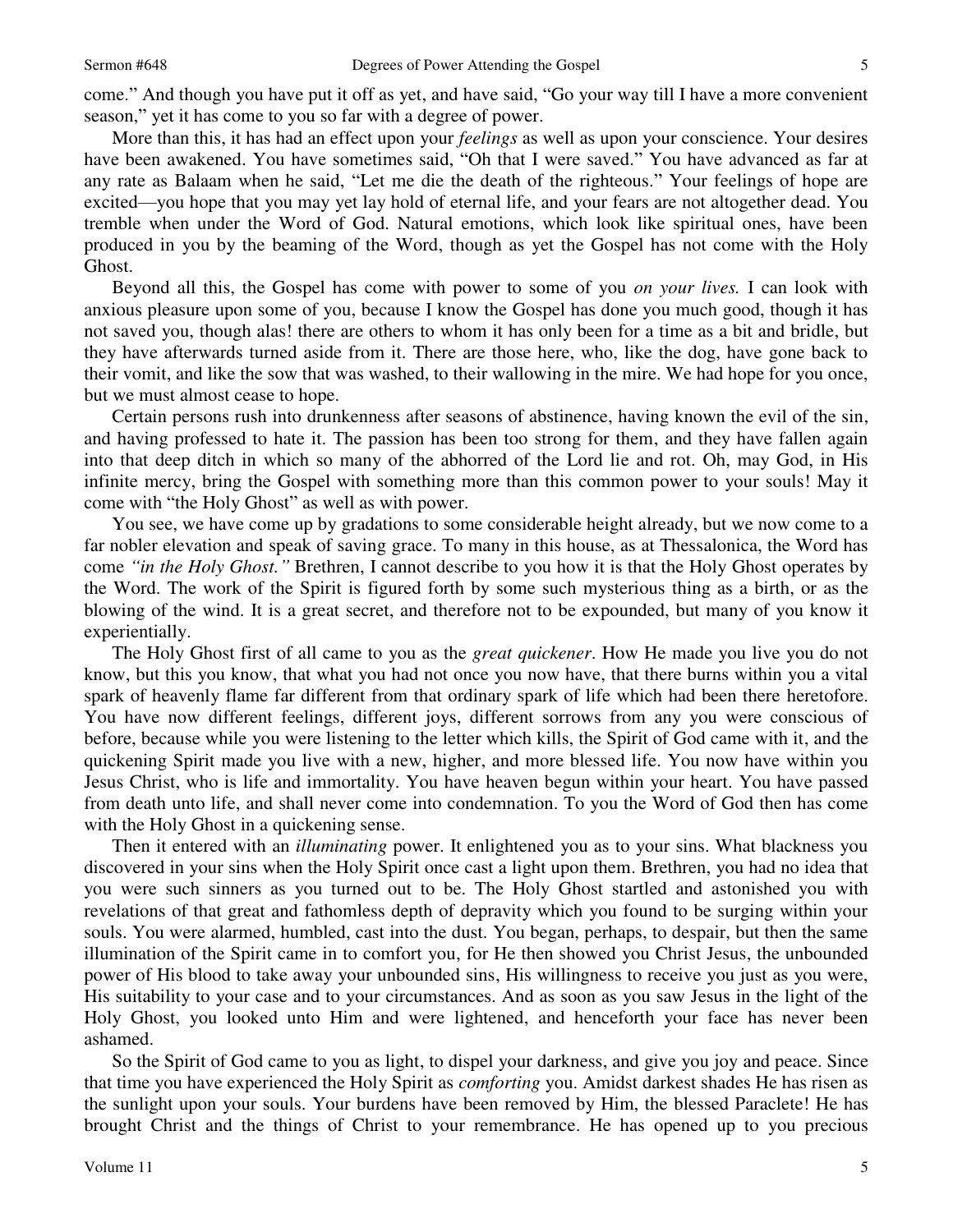promises. He has cracked the shell, and given you to partake of the kernel of the privilege of the covenant of grace. He has broken the bone, and satisfied you with marrow and fatness out of the deep things of God. His dove-like wings, whenever they brood over you, bring order out of confusion, and yield kindly comfort in the midst of sorest adversity.

 You have also felt the Holy Spirit in His *inflaming* energies. He has rested on you when you have heard the Word, as the Spirit of burning—your sin has been consumed by the holy revenge which you felt against it. You have been led to great heights of love to Christ, till you could sing,

> *"Had I ten thousand thousand tongues, Not one should be silent. Had I ten thousand thousand hearts, I'd give them all to Thee."*

When the Holy Ghost has blessed the Word, your heart has been like the altar of incense with the flame always burning, and a sweet perfume going up, acceptable to the Most High.

 Beloved, you have also felt the Holy Ghost with the Word as a spirit of *rejoicing*. Oh! the bliss we have sometimes tasted! I am very frequently heavy in spirit, but oh! the raptures which my heart has known when the Holy Ghost has shown me my eternal election of God, my standing in Christ Jesus, my completeness and acceptance in the Beloved, my security through the faithfulness of the eternal God. What delights come streaming into the soul when you read of everlasting love, of faithfulness never wavering, of affection never changing, of a purpose standing fast as pillars of brass and firm as the eternal hills.

 And oh, beloved, what extravagance I was about to say, of joy do we sometimes feel in anticipation of the glory to be revealed. Looking from Nebo's brow we see the landscape down below, but better than Moses could do, we already drink of the rivers which flow with milk and honey, and pluck ripe fruits from celestial trees. While in communion with Christ Jesus we get the best antepast of the glory that remains. Now this it is to receive the Word, "in the Holy Ghost." Beloved, I hope we know what this means, and you who do not know it, may a prayer go up from every living soul here, "Lord, let the Holy Spirit go with the preaching of Jesus Christ, and let it be made effectual unto salvation."

 Beloved, the highest point in the text is, *"much assurance."* If I understand the passage, it means this—first, that they were fully persuaded of its truthfulness, and had no staggering or blinding doubts about it. And secondly, that they had the fullest possible conviction of their interest in the truth delivered to them. They were saved, but better still! they knew that they were so. They were clean, but better still! they rejoiced in their purity. They were in Christ, but what is more joyous still, they knew that they were in Christ.

 They had no doubts, as some of you have, no dark suspicions. The Word had come with such blessed demonstration that it had swept every Canaanitish doubt clean out of their hearts. According to Poole, the Greek word used here has in it the idea of a ship at full sail, undisturbed by the waves which ripple in its way. A ship, when the wind is thoroughly favorable, and its full sails are bearing it directly into harbor, is not held back by the surging billows. True, the vessel may rock, but it neither turns to the right hand, nor to the left. Let the billows be as they may, the wind is sufficiently powerful to overcome their contrary motion, and the vessel goes right straight ahead.

 Some Christians get the Gospel in that way. They have not a shadow of a doubt about its being true. They have not even the beginning of a doubt about their interest in it, and therefore they have nothing to do, but with God's strong hand upon the tiller, and the heavenly wind blowing right into the sail, to go right straight on, doing the will of God, glorifying His name. May the Word come to you, dear friends, as it does to so very few! May it come in "full assurance," as well as in "power," and in "the Holy Ghost!"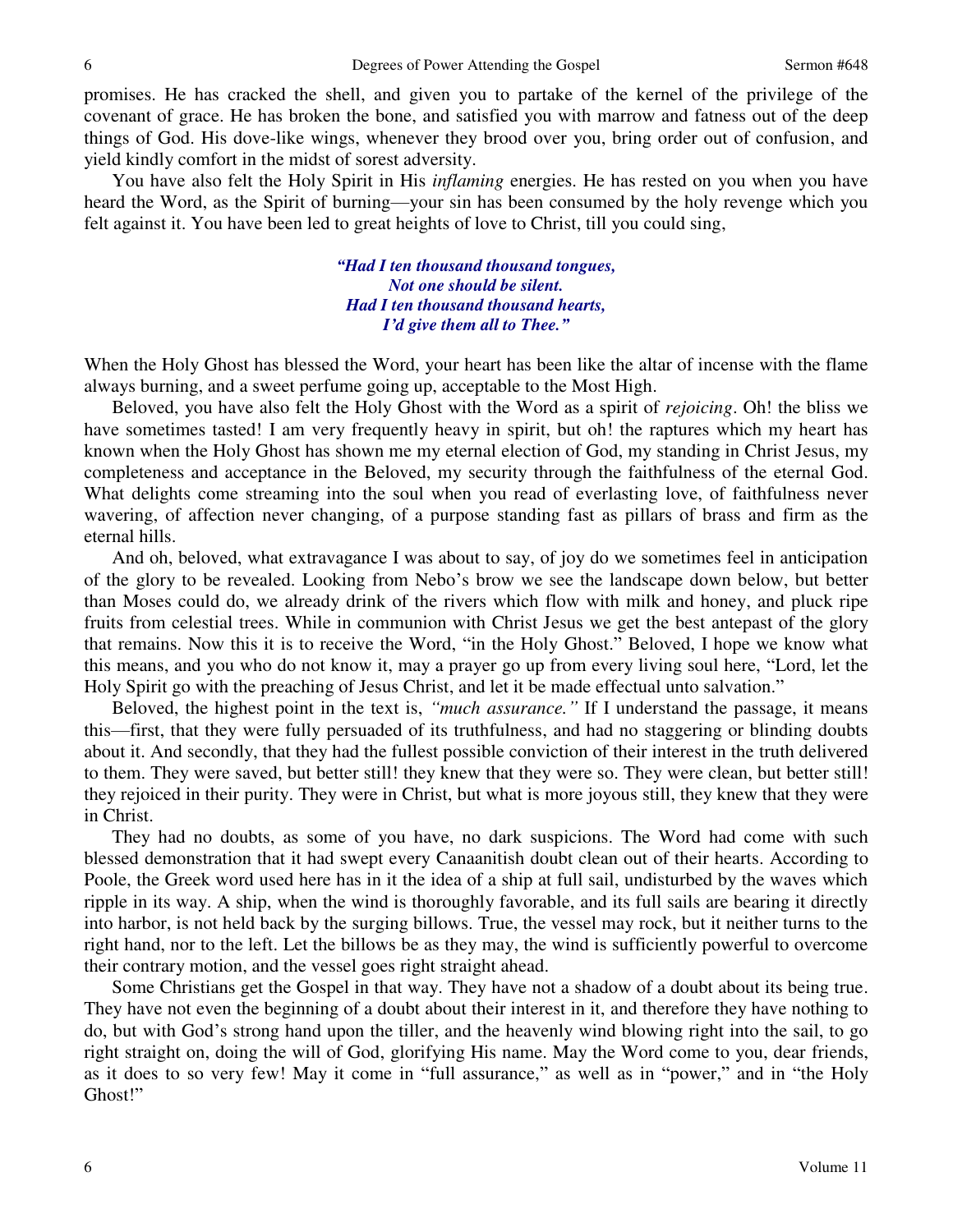**3.** I shall leave this first head of the text, when I observe that *this is the way in which God's elect are known.* The apostle says, "Knowing, brethren beloved, your election of God." Why? Knowing it not by making a guess about it. Not by questioning you whether you are awakened sinners, whether you are sensible or insensible sinners. Not by waiting to preach the Gospel to you when you are prepared to receive the Gospel, but we preached the Gospel to you as you were, and we found out who were the elect by this, that the elect of God received the Gospel as it came, "in power, and in the Holy Ghost, and in much assurance." This is the test of election—the Holy Ghost blessing the Word.

 And dear friends, if the Holy Ghost has blessed it to you, you need not want to turn over the mysterious pages of the divine decrees, for your name is there. You have not *my* word for it, but *God's* word for it. He would not have brought you to feel the indwelling life of the Holy Spirit, if He had not from before all worlds ordained you unto eternal life.

 But mark you and this observe comes from the ensuing context, *you must give good proof that it is so,* or we cannot say, and even the apostle could not have said, "Knowing, brethren beloved, your election of God." We cannot tell whether the Word has come to you in the Holy Ghost, and in much assurance, unless there are the corresponding results.

 Listen to these words, "And you became followers of us, and of the Lord, having received the word in much affliction, with joy of the Holy Ghost: so that you were ensamples to all that believe in Macedonia and Achaia. For from you sounded out the word of the Lord not only in Macedonia and Achaia, but also in every place your faith to God-ward is spread abroad; so that we need not to speak anything. For they themselves show of us what manner of entering in we had unto you, and how you turned to God from idols to serve the living and true God; and to wait for his Son from heaven, whom he raised from the dead, even Jesus, which delivered us from the wrath to come."

 So you see an imitation of apostolic example, a faith which becomes so known as to sound abroad, a joy which affliction itself cannot damp, and a perseverance which is not to be turned aside by difficulties, a conversion which gives up the dearest idols, and binds us to Christ, and makes us watch and wait for Him—all these are necessary as proofs of the Holy Ghost having been with the Word.

O beloved, I would have you, the members of this congregation, not only converted, but so converted that there should be no doubt about it. I would love to have you not only Christians, but such fruit-bearing Christians, that it will be to a demonstration certain that you have received the Word "in much assurance." Then shall it be equally clear that you are the elect of God. May the Lord grant that the Word here may ever be like a powerful magnet thrust into a heap of steel filings and of ashes, which shall attract all the filings and bring them out. For that is what the Gospel is to do—it is to discern between the precious and the vile. It is to be God's winnowing fan to separate His elect from those who are left in their ruin. And it only can do this by the way in which it is received, proving the election of those who receive it, "in the Holy Ghost." Thus much by way of discrimination.

**II.** Have patience for a few minutes only while we now use the text by way of PRACTICAL INSTRUCTION.

 It is clear from the text, by way of practical instruction, that it is not enough to preach the Gospel. Something more is wanted for the conversion of souls than even that. I have stirred you up very often to assist me, dear brethren, in training those of our young men who have been called to preach the Gospel, that they may be more efficient in their ministry, and you have kindly helped me. But we must ever bear in mind that though God should privilege us to send out hundreds of His ministering servants, yet there will not be a solitary case of conversion worked by them alone. We wish to do our best to erect fresh places of worship for this ever-increasing city, and it is a happy day to me whenever I see the top stone brought out of a new house of prayer.

 But not one single soul shall ever be made to rejoice in Christ Jesus by the mere fact of a place of worship being erected, or of worship being celebrated therein. We *must* have the energy of the Holy Ghost. There is the one all-important matter. What is there practical about this? Why then *it becomes*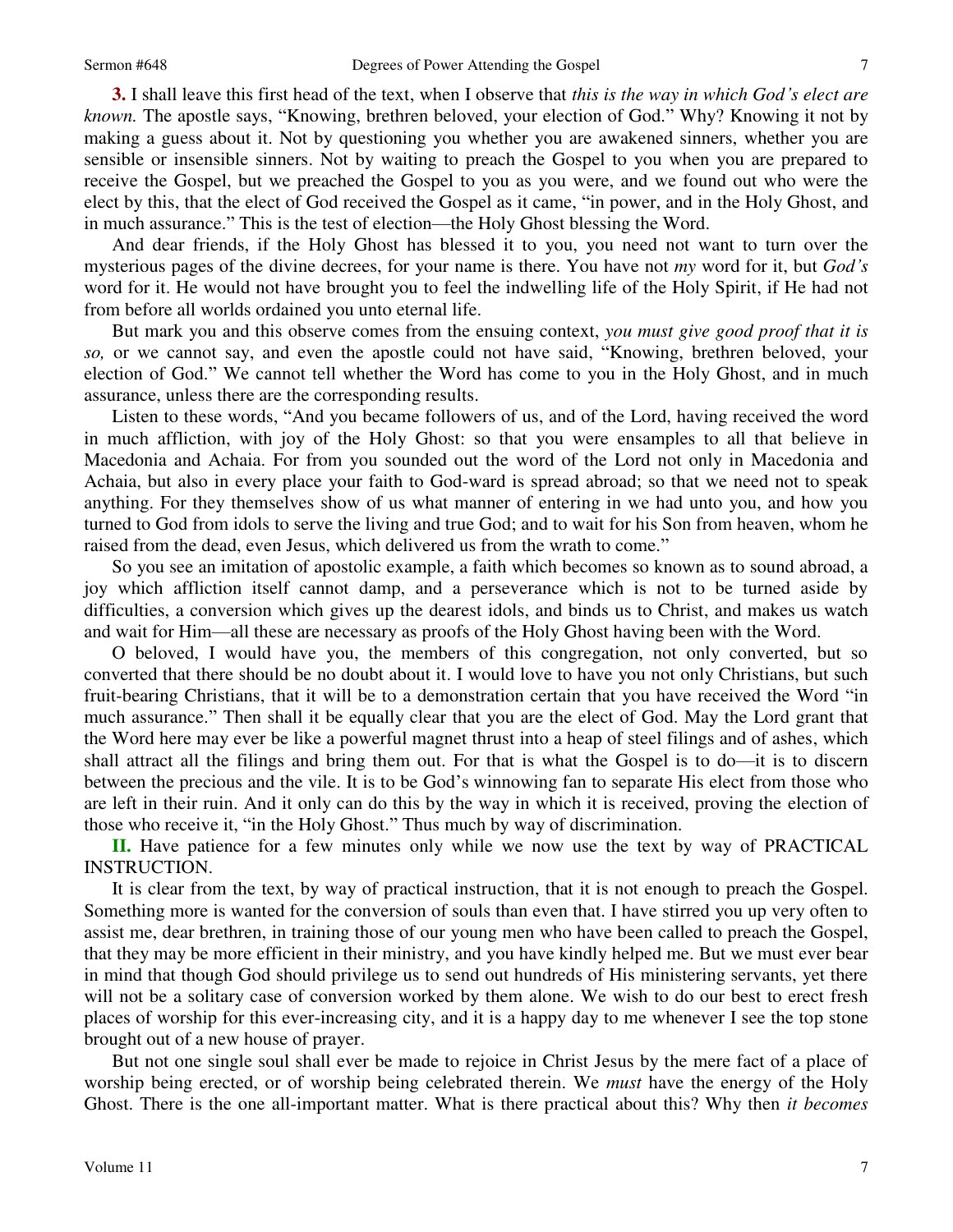*more and more imperatively necessary that we should be much in prayer* to God that the Holy Ghost would come*.* 

We have the spirit of prayerfulness among us as a church. Let me earnestly entreat you never to lose it. There are certain of my brethren and sisters here who are never absent from our great gathering on Monday evening, and whose prayers have brought down many blessings. But it is the part of fidelity for me to say that there are some of you who might be here if you would, but seldom favor us with your presence. Or let me say, who seldom do yourselves the happiness of waiting upon God in prayer meetings. You are not the best of our members. You will never be the best of them if you stay away without having a justifiable excuse.

 I do not say this to those who I know must be absent, and I do not say it to bring women out who ought to be seeing to their husbands, or to bring men out who ought to be attending to their shops. But I say it to some who might as well be here as not, and would bring no detriment to themselves whatever by being here. And I must qualify what I say with this, that I have less to complain of in this respect than any man in Christendom, for there is no place that I ever knew or heard of where the prayer meeting bears so good and fair a proportion to the Sunday gathering as it does here.

 But still, brethren, we want you all to pray. I would I could see you all! Oh! it were a happy day if we could see this place full on Monday evening. I do not know why it should not be. It strikes me that if your hearts were once to get thoroughly warmed, we would fill this house for prayer. And what a blessing we might expect to receive! Why, we have had such a blessing already that we have not room enough to receive it now, but still, as the cup begins to run over, let it run over and over. There are many churches in this neighborhood that can catch the spillover, and may they be profited thereby.

 Let us increase our praying as we increase our doing. I like that of Martin Luther, when he says, "I have so much business to do today, that I shall not be able to get through it with less than three hours' prayer." Now most people would say, "I have so much business to do today, that I must only have three minutes' prayer—I cannot afford the time." But Luther thought that the more he had to do the more he must pray, or else he could not get through it. That is a blessed kind of logic—may we understand it! "Praying and provender hinder no man's journey." If you have to stop and pray, it is no more an hindrance than when the rider has to stop at the farrier's to have his horse's shoe fastened, for if he went on without attending to that it may be that ere long he would come to a stop of a far more serious kind.

 Let us learn from the text *our own indebtedness to distinguishing and sovereign grace.* You observe, beloved, that the Gospel does not come with the power of the Holy Ghost to everybody. If, then, it has come to us, what shall we do but bless and praise the distinguishing grace which made it come to us. You observe that the distinction was not in the persons themselves, it was in the way in which the Gospel came. The distinction was not even in the Gospel, but in the attendant Spirit making it effectual.

 If you have heard the Word with power, it was not, dear brethren, because you were more ready, because you were less inclined to sin, or more friendly towards God. You were an alien, a stranger, a foreigner, an enemy—you were "dead in trespasses and sins," even as others were and are. There was in you, whatever Papists may say, no grace of congruity to meet with the grace of Christ. They say that there is something in man congruous to the grace of God, so that when saving grace comes to those who have the grace of congruity, they are saved.

 In me I know everything was incongruous, everything contrary to God. There was darkness, and light came. There was death, and life entered. There was hatred, and love drove it out. There was the dominion of Satan, and Christ overcame the traitor.

> *"Then give all the glory to His holy name, To Him all the glory belongs. Be yours the high joy still to sound forth His name, And praise Him in each of your songs."*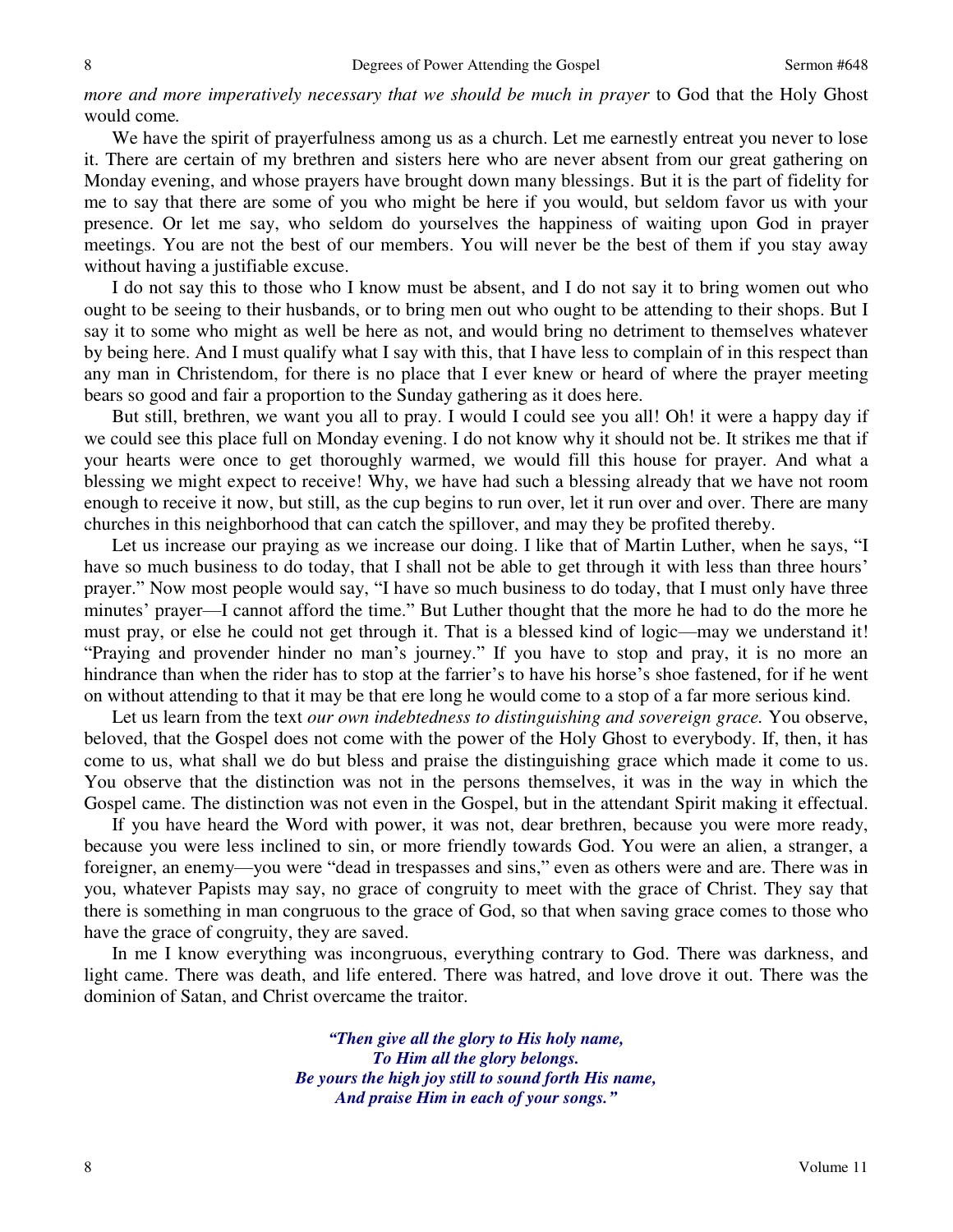9

A third practical lesson we will but hint at, namely, we see that *there are degrees of attainment* even among those who have received the Word with the Holy Ghost. *Let us seek for the very highest degree.* You are not generally satisfied with the same qualities of life, you desire to possess its comforts and luxuries. I will commend you if you carry this into spiritual things. Do not be content merely to be saved, merely to be spiritually alive—ask to be valiant for truth. I should feel it a great honor, I hope, to be the most common soldier, if called upon to defend my country, but I must confess I should not like to be in the ranks always. I should like, at least, to be made a corporal very soon, and a sergeant as soon as possible. And I should grumble wonderfully much if I could not rise to rank among the commissioned officers. I should like to be found doing my very best, and I would reach to the most prominent position if I might serve therein my country better than in the ranks.

 So I think it should be with the Christian. He is not to seek for honor among men, but if he can by getting more grace be more serviceable to his God, and bring more honor to His name, why let him press forward. Ah, my dear brethren, what business have you to be sitting still and saying, "It is enough." The "rest-and-be-thankful" policy is not much approved of in politics—and in religion it will never answer. On! Forward! Upward! As the eagle takes for its motto, "Superior," and still mounts higher, and higher, and higher, till the young wing which first trembled at the height has grown into the strong pinion which makes him companion of the sun and playmate with the lightning, so let the Christian do. If he has learned to "run and not be weary," let him seek to "mount up as on the wings of eagles." Onward, fellow soldier! Be you yet more valiant till your name is written among the first three.

 To close, does not this text, as a last practical lesson, show us indirectly *how a privilege may become a curse?* The Word of God has come to you all. I suppose there is not one here who has not heard the story of the love of God in Christ Jesus. You have been told many times that though man has fallen and offended God, yet the Lord has set forth His suffering Son, Christ Jesus, to be a propitiation for sin, and that through faith in His name, "Whosoever believes on him shall never perish."

 You have been told that God waits to be gracious, and that whosoever looks to Christ shall live, whosoever calls upon the Lord shall be saved. Now, having heard this, whatever some may tell you, we feel bound as in the sight of God, to warn you that if this comes "in word only" to you, it will increase your condemnation. Certain preachers think that this Word is not "a savor of death unto death" to any, but it is, it is. Whatever their theories, whatever hyper-calvinistic theology may say, it is God's word that it shall be more tolerable for Tyre and Sidon in the day of judgment, than it shall be for cities like Capernaum and Bethsaida, which heard the Word, and yet repented not.

 You are not machines. You are not creatures merely to be acted upon, you are to act as well as to be moved. And every good word that reaches your ear is written down as a debt against you. There is no declaration of the Gospel of Jesus Christ which, if refused, does not leave you more disobedient than you were. Remember how the apostle states it, "Unto them which be disobedient, the stone which the builders disallowed, the same is made the head of the corner, and a stone of stumbling, and a rock of offense, even to them which stumble at the word, being disobedient: whereunto also they were appointed."

 Now they could not have been disobedient if it was not their duty to obey. No man is disobedient where there is no law. It is, therefore, the duty of every sinner hearing the Gospel to believe it, and if he does not, this same stone shall fall upon him and shall grind him to powder. Kiss the Son, therefore, lest He, lest *He* be angry, and you perish from the way while His wrath is kindled but a little. The same Savior who blesses will be angry. He who loves His people, grows angry with those who reject Him. And when His wrath is kindled but a little, woe unto the object of it!

 Blessed are all they that trust in Him, and may we be found among that blessed number to the praise and glory of *His* grace, wherein He makes us to differ according to the appointment of His own divine will. May God bless this assembly for Jesus Christ's sake. Amen.